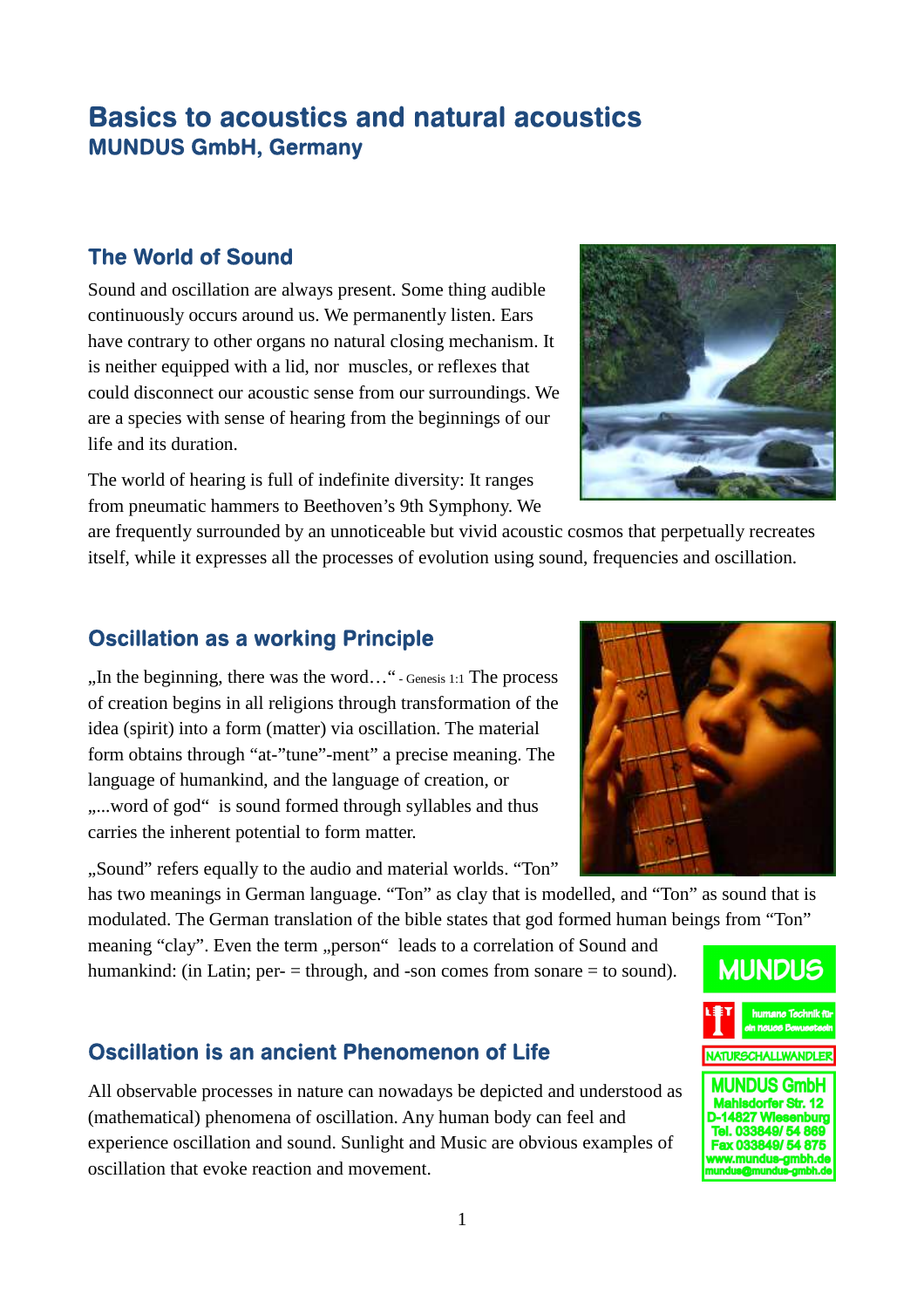The better we understand how rhythm, pulse, oscillation, sound and vibration affect biological organisms, the more thoroughly we can harmonize, regulate and achieve balance within organisms to support natural healing processes.

Many scientists have been researching sound and oscillation and its effects on matter and organisms. Findings by significant innovators in the study of sound, such as Pythagoras, Ernst Friedrich, Chladni, Theodor Schwenk, Viktor Schauberger, Alexander Lauterwasser, Joachim Ernst Behrendt and Masaru Emoto inspire and accompany our work.



Water crystal photography by Masaru Emoto made within the use of Naturschallwandler<sup>™</sup>

### The inherent meaning of Rhythm and Melody

Rhythm is fundamentally significant within the process of composition and creation. It begins with breath- and cardiac rhythm, includes the rhythm of night and day, goes on with cycles of the moon, seasons and culminates in vast and repeating procedures that we can observe in Space. Everything is manifested via rhythmic cycles.

Rhythm is sonic geometry. "Geo"-"metry" means "measure of earth". Every material appearance is structured according to defined and ordered patterns. Likewise within the design of NATURSCHALLWANDLER™ Rhythm is reproduced according to geometric fundamentals: Alongside harmonic relations (golden cut), is the inherent dynamic a crucial factor of efficiency. This is expressed within the interrelation of materials used and their installation. This relation in mathematical terms is described as the Euler's constant.



### Acoustics in nature – what is natural sound?

A sound in nature, – the gentle trickle of a creek, a bird singing in the forest, or the strings of a fiddle being played – we hear clearly and precisely in our surrounding environment.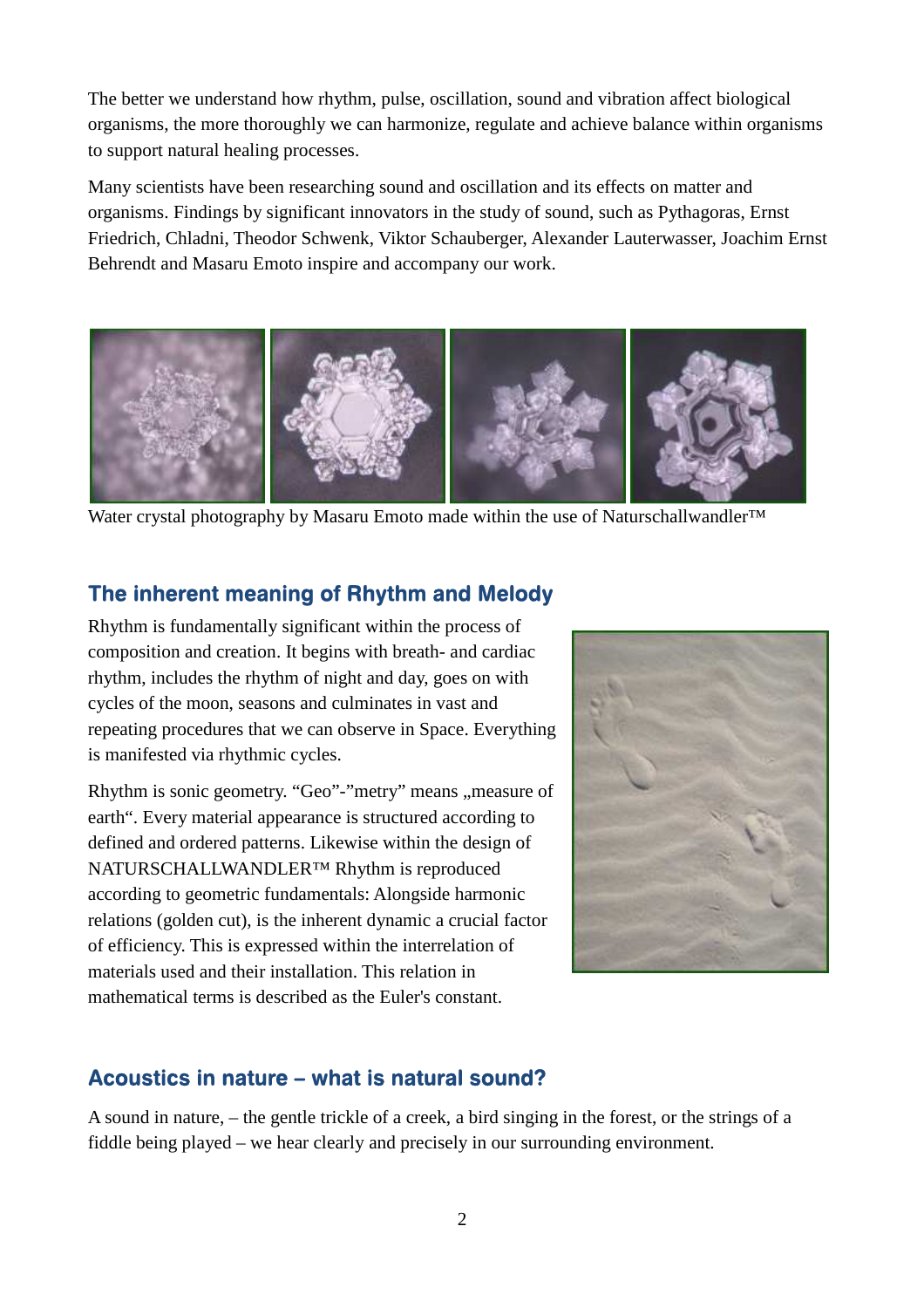All sounds and noises of nature, as the sound of musical instruments and the human voice radiate according to physics as spherical sound fields. Starting from a single spot, all frequencies of a sound field simultaneously move toward all directions of space.

The singing of a small bird in the forest can be clearly heard over vast distances. Thereby the bird produces his singing with very little energy. Conventional speaker systems for outdoor areas or large indoor areas; – Although they use large amounts of energy, can hardly be heard within short distances. Humans can sense this effect at open-air concerts, airports and train stations. Apparently nature works differently.

### Natural propagation of waves.

Everybody has observed what happens when we throw a stone into water: the resulting waves propagate circularly and homogeneously in all directions on the surface area of the water.

When two stones are simultaneously thrown into water, it is possible to observe how each wave develops freely. This despite their penetration of the other waves. Instead of superseding one another, the waves mutually move into the circles



of respectively the other wave. Naturally oscillating waves do not cancel one another out, but penetrate one another in a harmonious manner.

Sound waves diffuse not only 2-dimensionally, but in form of three-dimensional spheres spreading into the entire surrounding area. This could be the song of a bird in a forest, rustling leaves in the wind, and the melody of a fiddle, a human voice.

# Impulse point and emission surface – how sound evolves?

Within the production of sound in nature there is usually an emission centre and an emitting surface. Those are located apart from each other. Invariably there is one point, where the generation of sound occurs (Impulse Point), and one area or body that emits the sound into the environment (Emission Surface). Thereby the point of impulse is located spatially apart from the resonating body.

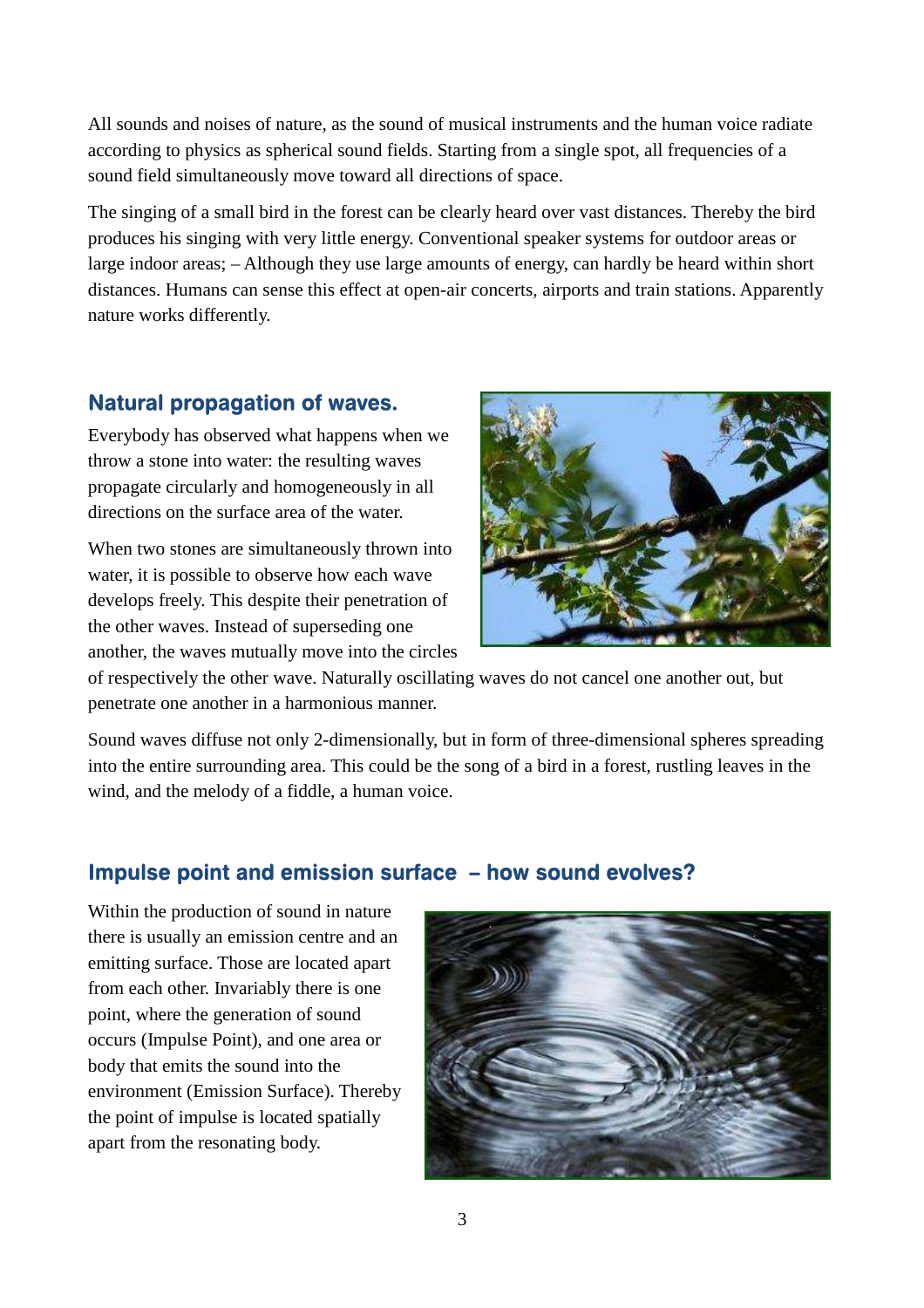#### Examples include:

**Bubbling of water:** water drop hits surface area = impulse point. Water surface area = emission surface

**Human voice :**  vocal chords = impulse point. Mouth and body  $=$  emission surface

#### **Bell of a church:**

hit with toggle  $=$  impulse point. Metal body  $=$  emission surface

#### **Violin**

Bow stroke touches string = impulse point. Body and strings  $=$  emission surface Example: Sound emission of a violin

Graphics: Scheme: The production of sound, excitation point is not immediately emission surface area.

Left: The whole corpus of the violin is emission surface arrea

Right: At exacactly the point where the bow stroke touches the strings of the violine the excitation point appears.



The strings of a violin cause the body to vibrate allowing sound waves to develop. The impulse point is where the bow meets the strings. The impulse generates sound waves that flow through the body of the violin. Within this process, dependent on the form of the body (emission area), some waves cancel each other out and others amplify certain frequencies. Some waves are resonant, others are dissonant with each other.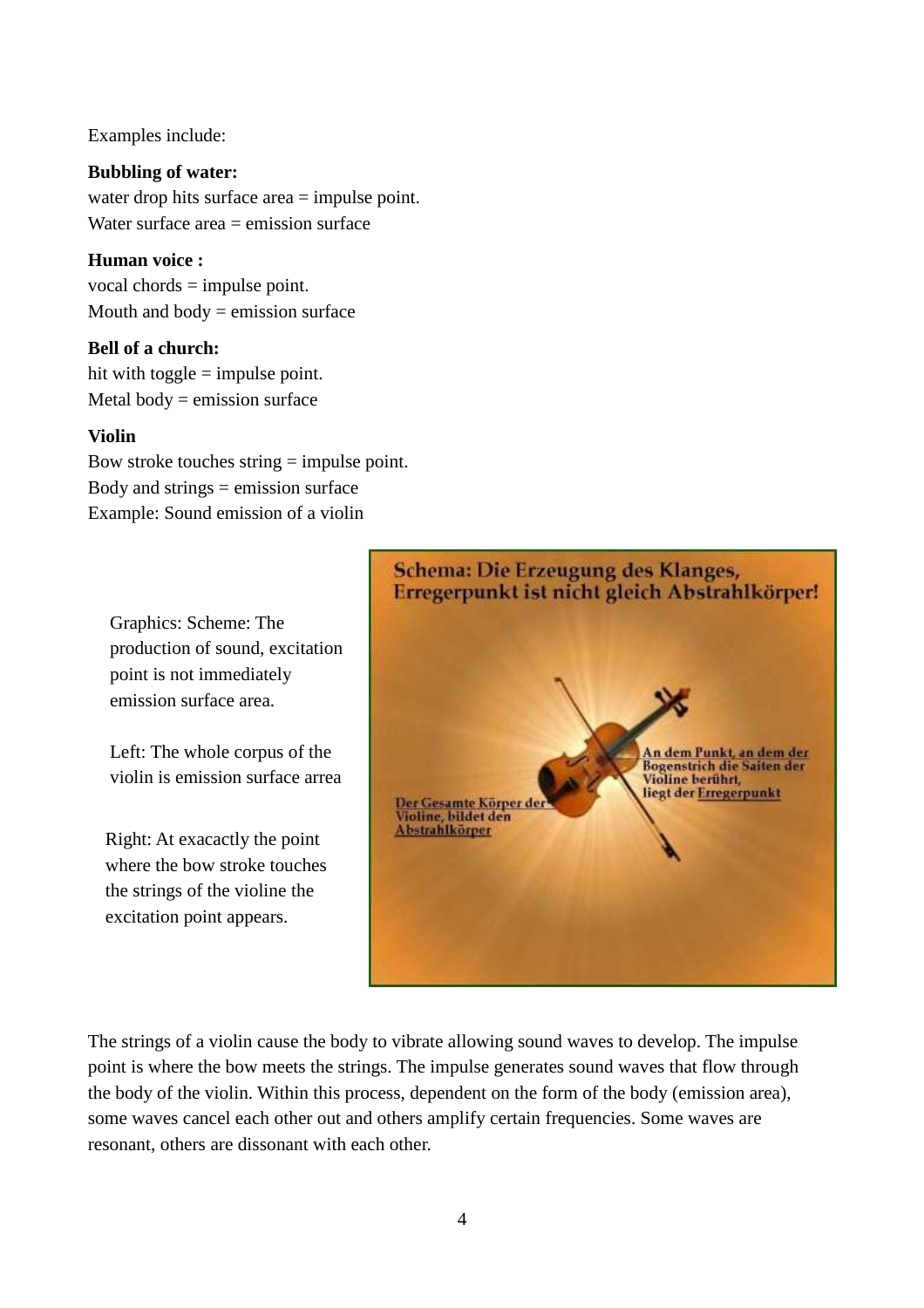Naturally produced noises and sounds occurring and produced as described above, can be entirely processed by the human nervous system and cerebral activity. This is substantial for physical and spiritual health of a human being.

Loudspeakers - regardless of different qualities - work according to their design differently. Impulse point and emitting surface (membrane) are identical. It thus produces flat and onedirectional sound waves, that are substantially stronger reflected by matter in a given space. Those directional sound waves cannot develop in a natural three-dimensional and spherical shape.

# Hearing and brain

The ear transforms sound waves (conducted through air) into nerve impulses that are converted to audio information by the brain. The whole body simultaneously acts as the organ of resonance for acoustic occurrences and other oscillations from our environment. Bones are more sensitive to deeper frequencies ("osseous-conductor", especially oscillation of cranial bones), whereas skin (dermis) is more sensible to detect higher frequencies (dermisconductor). The composition of functions of sensors for the absorption of sound in connection with accurate evaluation of sensory information in the brain is the definition of what we call sense of hearing.

A healthy sense of hearing with help of acoustic cognition by cerebral functions allows human beings to be capable of spatial orientation. In order to assess one's own location within three dimensional space



and the dimension of time, the difference of distance in relation to other static or moving solid figures within the entire surrounding range of the environment must be geo-located by the sense of hearing and almost simultaneously evaluated and orderly arranged by our brain.

Self-produced oscillations and the oscillation evolving in our environment, presented in movements and stagnations, must be absorbed through our ears, directed by the central nervous system, and forwarded to synaptic activities performed within cerebral processes. Our brain calculates and estimates those inputs in form of oscillation. Both inner ears are connected to both cerebral hemispheres. Consequently our brain can compare acoustic signals coming from both our ears.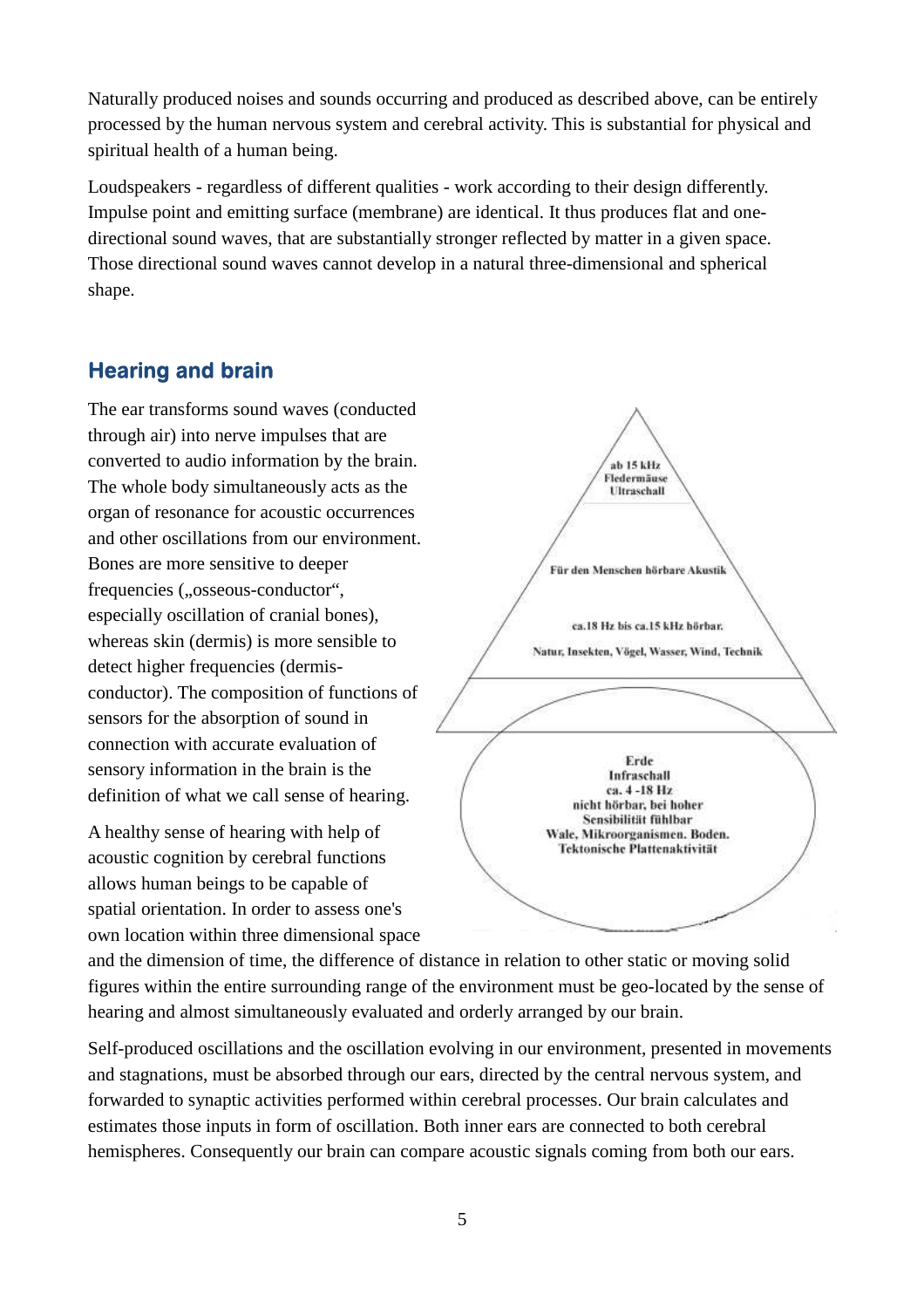For our cerebral matter to perform accurate calculations necessary to process oscillations of sound, we must balance physical and acoustic characteristics that are detectable through the sense of hearing. If a hearing sense is disturbed, a definite mathematical picture of the acoustic environment cannot be established, which impairs orientation.

# The Acoustic Hologram

Our spatial orientation is mostly steered by eyes and ears, while ears and eyes are responsible for different aspects of orientation: Eyes are directed to the front and service a detailed depiction of objects in 3-dimensional space while focussing and spatially distinguishing them. The field of vision amounts to 130 degrees. Since we cannot achieve a panoramic view with our eyes, they primarily direct orientation toward our front.

With ears however we are capable to sense 360 degrees surrounding us. Ears allow a complete spatial orientation toward all directions simultaneously! Nature has perfectly endowed us with a three-dimensional sense of hearing, with which we assess distances, areas, movements and perils.



 undirected sphrerical directed soundwaves Soundwaves



NATURSCHALLWANDLER™ speakers produce a complete and natural spatial sound. They project the spatial area of the original recording in facsimile with all dimensions of space and time into the real existing environment of the listener. We call this precise reflection to be an "Acoustic Hologram". In order to produce and Acoustic Hologram, we need two sound sources that can radiate sound spherically into the area.

Placed into an "Acoustic Hologram" the listener can spatially detect occurrence of oscillation. "I hear to my right, to my left and above me..." Within the area almost the entire frequency spectrum is wholly preserved in facsimile. This includes polyphonic overtones that provide a fundamental contribution to the well-being of our body. The quality of production of NATURSCHALLWANDLER<sup>™</sup> comes naturally produced to sound as closely as possible to the original source.

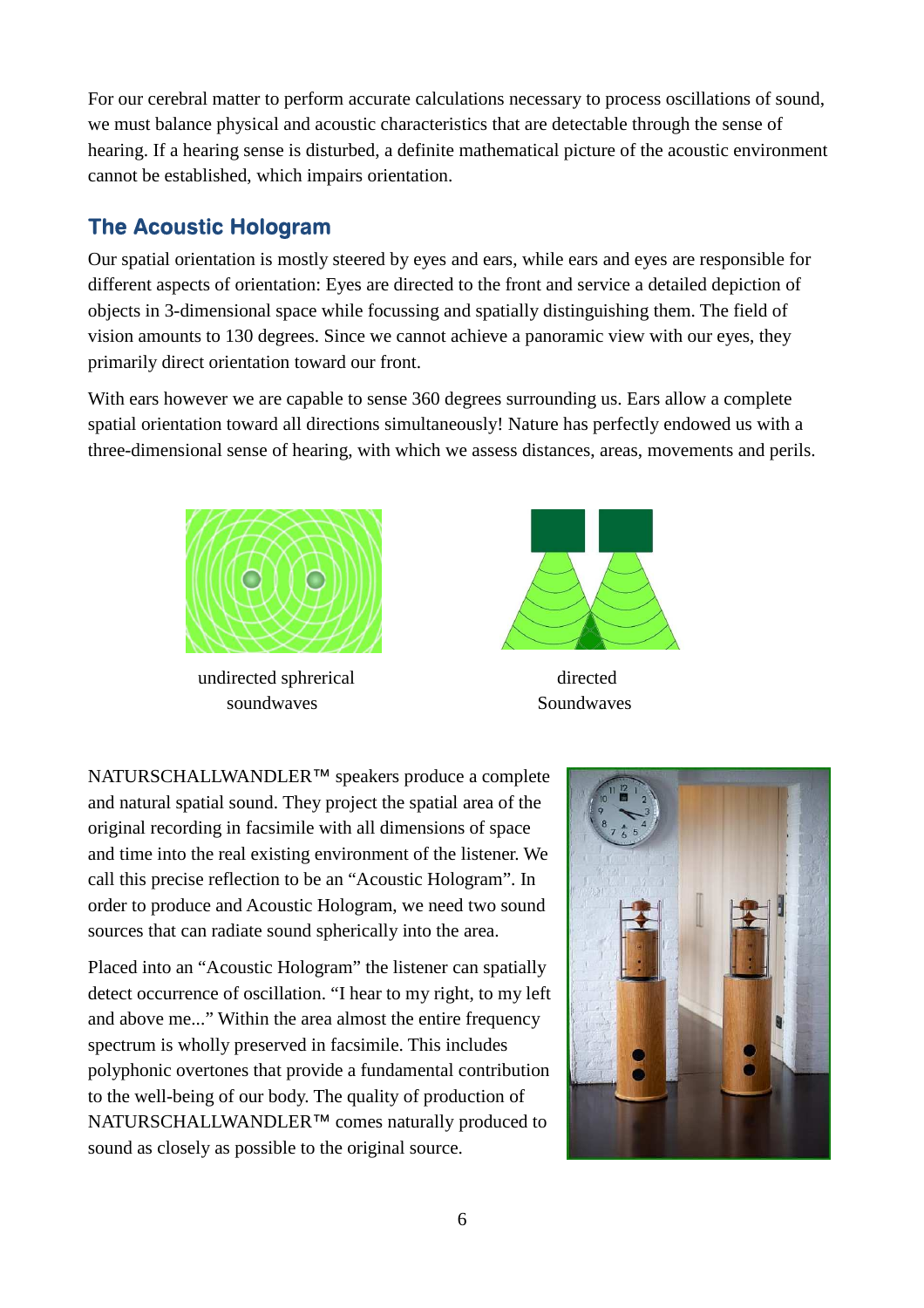# Regeneration of hearing with NATURSCHALLWANDLER™

With the help of NSW a unique opportunity to re-synchronise and balance the hearing sense and the brain exists. Explicit information is to be found on http://mundus-hörregeneration.de and within http://www.naturschallwandler.com/aktuelles (Seminars) carried out by MUNDUS GmbH.

### Historical aspects of NATURSCHALLWANDLERTM

Human beings have been producing sound and music since the beginning of ancient culture. Music, singing and sound have always been related to "cult"-ural acts and constantly provide social, religious and societal functions. Sound and oscillation were seen to offer the opportunity to connect to a "higher inner or outer" sphere. This could have been found in the impression of a voice within prayers or ritualized singing, or the production of music within rituals.

Within time human beings experience that sound is connected to spatial areas and their geometry.

Extraordinary architects of ancient Greece understood how to integrate an eminent disbursement of sound within their structure, as is to be seen in the designs of the amphitheatres, where the audience of thousands was without technical efforts able to clearly understand the performers in the centre from every seat. Through this design many people were able to collectively experience and be integrated into the same sound field. This could be realized through precise observation and implementation of natural phenomena in relation to intellectual awareness.

The theatre of Epidaurus dating back into the  $3<sup>rd</sup>$  century provides an ideal example. The most noticeable and impressive structure of this ancient Greek city is built into a hillside. The amphitheatre features a most excellent acoustic space. Even from the last rows in the 14,000 seat grand stand, can every word spoken on stage be explicitly understood.



When Charles Cros invented the Paleophon in 1877 it was, according to existing sciences, the first time that it was made possible to reproduce recorded sounds. That was one hundred years ago and now it is a sensation belonging to our daily life.

The Telefunken Company in 1930 has developed a crucial contribution through the application of reflective bodies in the direction of natural propagation of sound occurrences with the so called Fungal-speaker. Through this technology sound was able to be heard over wider distances with lower power emissions that could have not imagined in earlier times.

In England in 1980 another principal of sound propagation has been developed – a geometrical form placed into two oppositely arranged speakers. Those speakers face equally apart from each other in a geometrically specially designed "double-conus". This configuration allowed for the first time an emission of sound from one central point. The emission of a naturally spherical sound wave was thus practically implemented for the first time.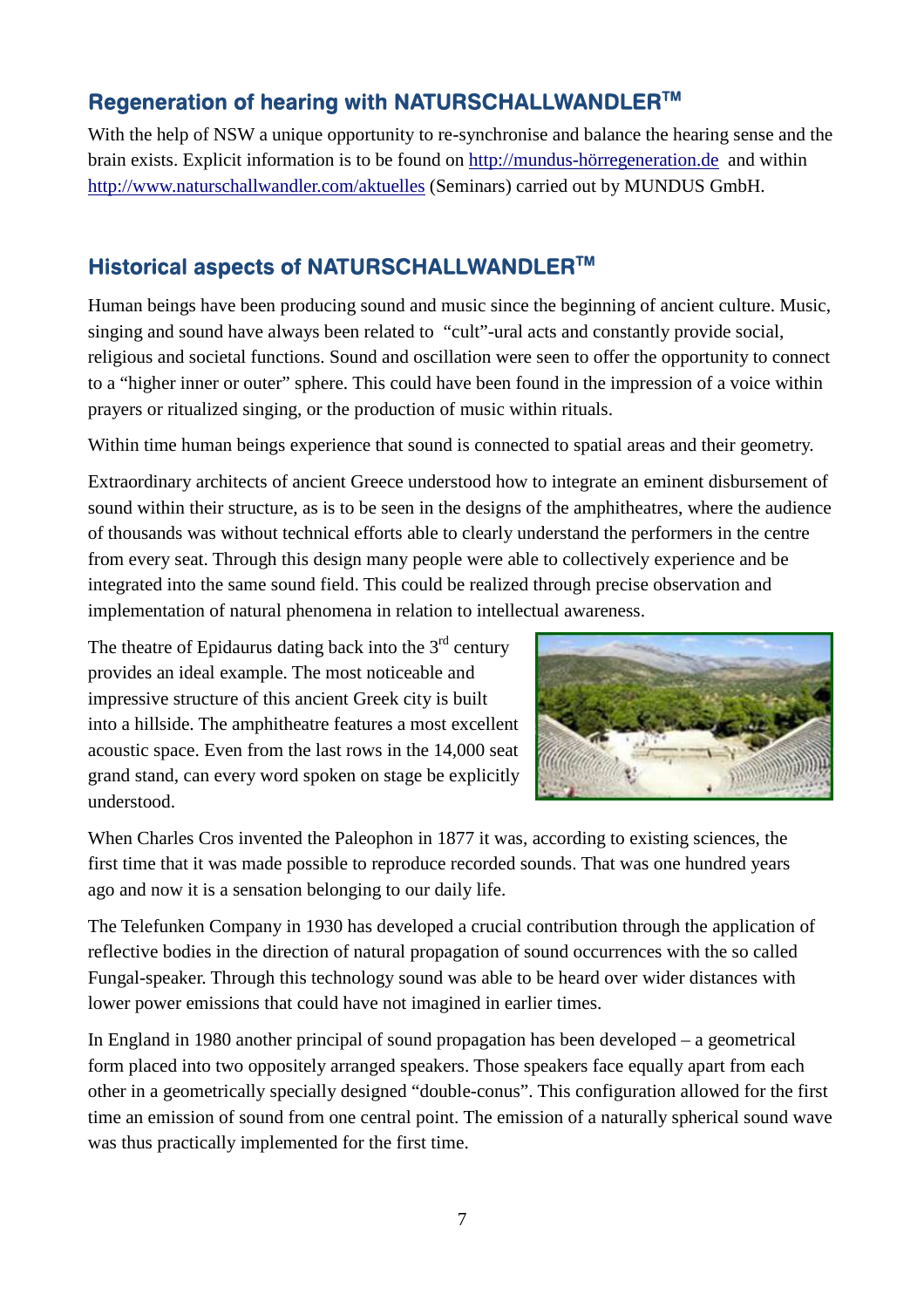Following that, other developers from different countries questioned how sound according to the natural principles of physics could be reproduced.

German engineers of the have also been working on this technology.

Mundus GmbH is working with this Technology since 2005 with the initial aim to develop the opportunity of penetrating matter with sound to regenerate waters and soils. Soon we achieved more clarity of the enormous effect of sounds on any kind of biological organism. In case of human beings, this happens especially in the area of improving hearing impairment.

# Technological Innovations by MUNDUS GmbH

In 2008 MUNDUS GmbH was finishing the new design of a Sound system named NSW-SUNRAY. In 2009 the development of a bandstand- and live System named NSW-ETERNITA followed. Technologies of crucial importance integrated by MUNDUS into the NSW-Systems are:

#### **Crystal-Technology**

to synchronize and harmonize audio crossovers, improved linear-phases, clear geo-locationing of musical events and improved impulse response.

#### **Variomembran**

Attenuates resonance of the bass bin independently of the given volume. It provides a clear, dry and impulse equivalent bass at all volumes.

#### **3-stage Bassreflexrohrsystem (engl. Bassreflexpipesystem)**

Provides technically accurate reproduction of sub-frequencies, that allow an extended spectrum of frequencies (Alphorn-Prinzip).

#### **Gold**

Positioning of pure gold at definite points for greater oscillation-information and purity.

#### **Sacred Geometry**

Ratios, assembly and distances, measurements and proportions of constructing parts are based on physical constants.

# Natural Materials

The use of wood as basic material is from top priority. NATURSCHALLWANDLER are high quality instruments built from wood.

The utilization of natural materials is of the utmost importance not only from ecological and sustainability aspects from, but also for the positive effects on our wellbeing: By no means are other materials considered less important! i.e. for our insulation we use high quality organic (Demeter) sheep wool.